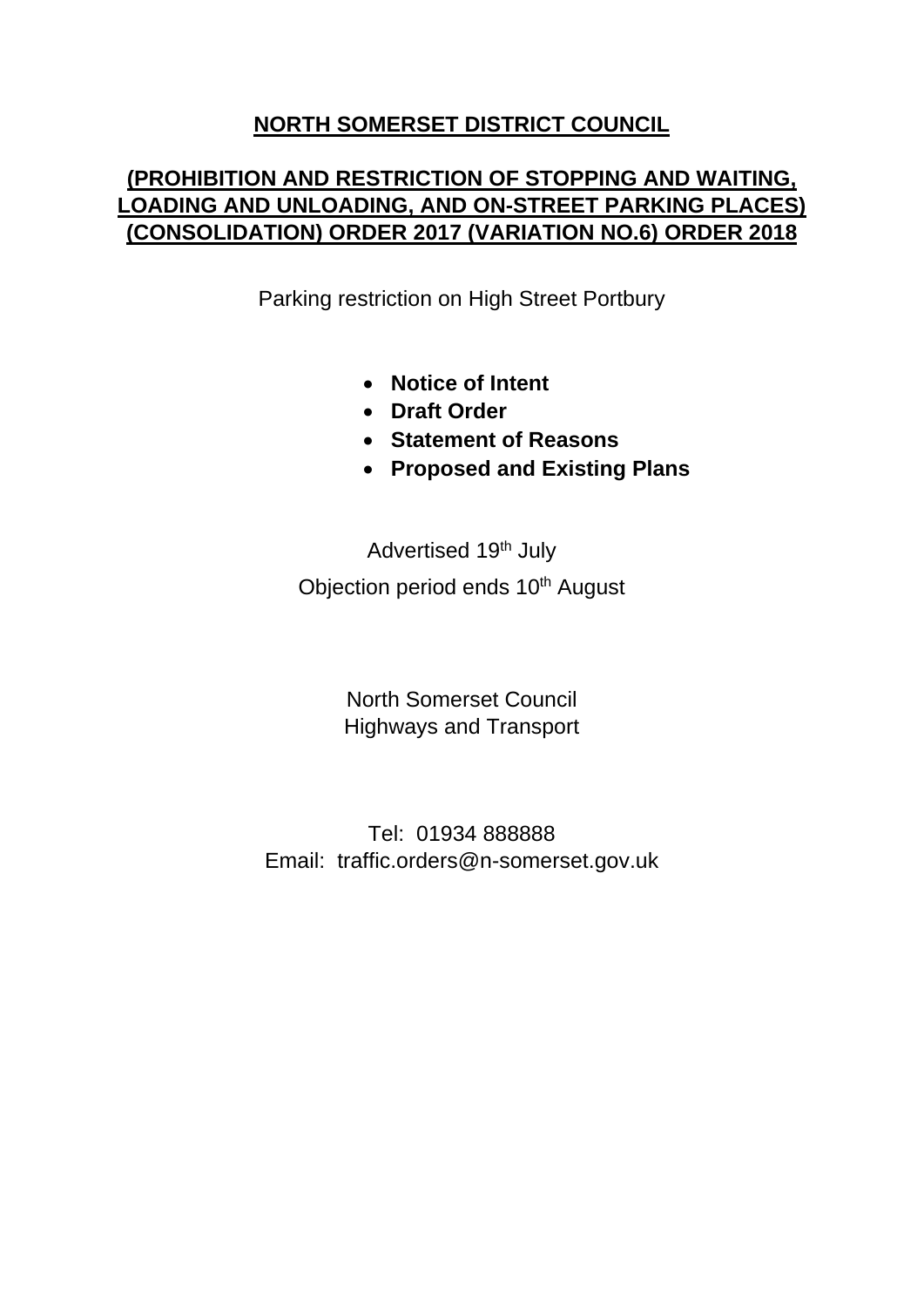# **NOTICE OF INTENT**

#### **NORTH SOMERSET DISTRICT COUNCIL**

#### **(PROHIBITION AND RESTRICTION OF STOPPING AND WAITING, LOADING AND UNLOADING, AND ON-STREET PARKING PLACES) (CONSOLIDATION) ORDER 2017 (VARIATION NO.6) ORDER 2018**

Notice is HERBY GIVEN that North Somerset Council (hereinafter referred to as "the Council") proposes to make an Order under the Road Traffic Regulation Act 1984, as amended.

The general effect of the Order shall be to **impose a no waiting at any time (double yellow lines) restriction on High Street in Portbury**. The extent of the proposed restriction is from a point in line with the eastern face of the garage outside No.2 High Street, to a point in line with the eastern face of the garage outside No.6 High Street, on the southern side of the road only.

Full details of the proposal are contained in the draft Order which together with a plan, Statement of the Council's Reasons for proposing to make the Order and a copy of plans to be revoked may be inspected at the following locations: -

- Castlewood, Tickenham Road, Clevedon BS21 6FW during normal office hours
- Town Hall, Weston-super-Mare, BS23 1UJ during normal office hours
- North Somerset Council website, which can be found following the QR code bellow or at the following website www.n-somerset.gov.uk/notices

Should you wish to make any observations on this proposal (whether you support or object the proposal) you should make them in writing to the Director of Development and Environment at the address below, or the email address below quoting the reference PPR/BW/2018 by 5pm on 10th August.

Any objections must specify the grounds on which they are made. Please note that all representations received may be considered in public by the District Council and that the substance of any representation together with the name and address of the person making it could become available for public inspection.

Town Hall Weston-super-Mare BS23 1UJ Tel No (01934) 888888 Email traffic.orders@n-somerset.gov.uk

Dated: 19<sup>th</sup> July 2018

NICHOLAS BRAIN Head of Legal and Democratic Services

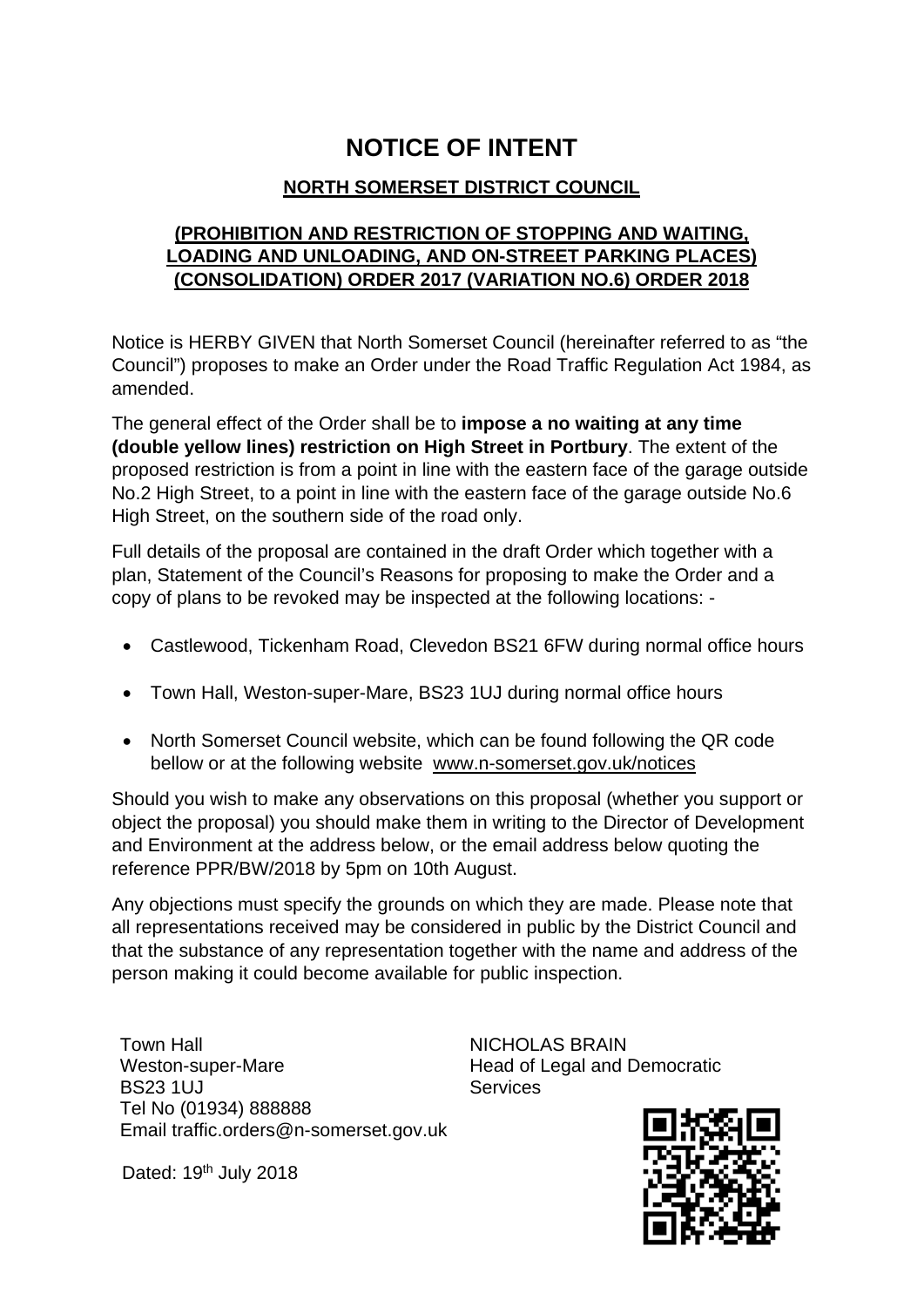## **DRAFT ORDER**

#### **NORTH SOMERSET DISTRICT COUNCIL**

#### **(PROHIBITION AND RESTRICTION OF STOPPING AND WAITING, LOADING AND UNLOADING, AND ON-STREET PARKING PLACES) (CONSOLIDATION) ORDER 2017 (VARIATION NO.6) ORDER 2018**

The District Council of North Somerset (hereinafter referred to as "the Council") in exercise of its powers under Sections 1(1), 2(1) to (3), 4(1), 36, 45, 46, 49, 53 and 122, and Part IV of Schedule 9 to the Road Traffic Regulation Act 1984 as amended (hereinafter referred to as "the Act of 1984") and the Traffic Management Act 2004 as amended (hereinafter referred to as "the Act of 2004"), and of all other enabling powers, and after consultation with the Chief Officer of Police in accordance with Part III of Schedule 9 to the Act of 1984, does hereby make the following Order:

- 1. THIS ORDER shall come into operation on the \*\*th \*\*\*\* 2018 and may be cited as the North Somerset District Council (Prohibition and Restriction of Stopping and Waiting, Loading and Unloading, and On-Street Parking Places) (Consolidation) Order 2017 (Variation No.6) Order 2018.
- 2. The North Somerset District Council (Prohibition and Restriction of Stopping and Waiting, Loading and Unloading, and On-Street Parking Places) (Consolidation) Order 2017 is hereby varied as follows:
	- (i) By removing the plans listed in Schedule 1 to this Order.
	- (ii) By inserting the plans listed in Schedule 2 to this Order.

GIVEN under the Common Seal of the District Council of North Somerset the \*\*\* day of \*\*\*\* 2018.

The COMMON SEAL of ) the DISTRICT COUNCIL ) of NORTH SOMERSET ) was hereunto affixed  $\qquad$ ) in the presence of: -

Head of Legal and Democratic Services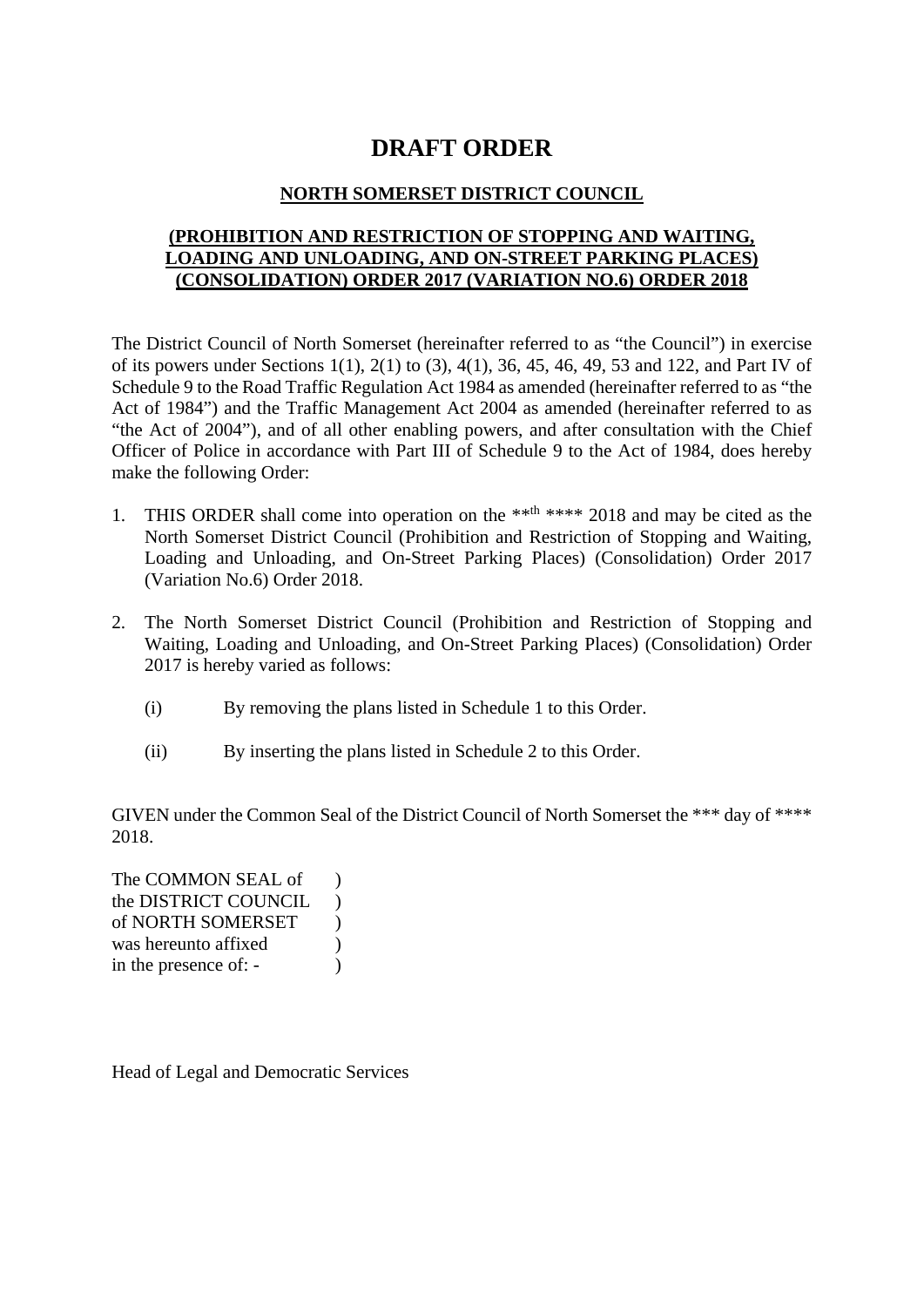#### **Schedule 1**

#### (Plans to be removed)

| <u>Plan</u><br>reference | Sheet revision<br>number | Streets affected   | Parish   |
|--------------------------|--------------------------|--------------------|----------|
| AA104                    |                          | <b>High Street</b> | Portbury |
| AA105                    |                          | <b>High Street</b> | Portbury |

#### **Schedule 2**

(Plans to be inserted)

| <u>Plan</u><br>reference | Sheet revision<br>number | Streets affected   | Parish   |
|--------------------------|--------------------------|--------------------|----------|
| AA104                    |                          | <b>High Street</b> | Portbury |
| AA105                    |                          | <b>High Street</b> | Portbury |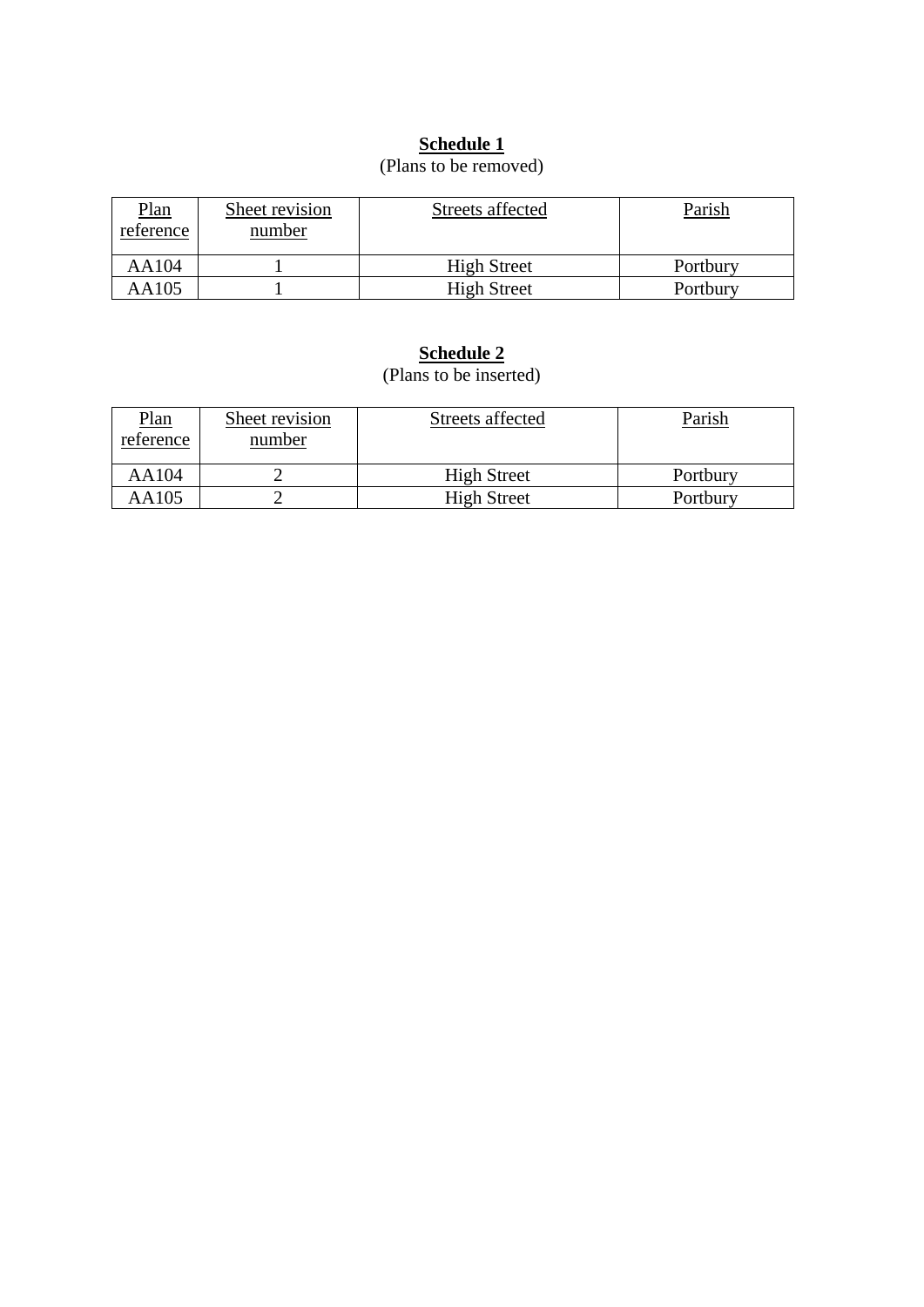# **STATEMENT OF REASONS**

#### **NORTH SOMERSET DISTRICT COUNCIL**

#### **(PROHIBITION AND RESTRICTION OF STOPPING AND WAITING, LOADING AND UNLOADING, AND ON-STREET PARKING PLACES) (CONSOLIDATION) ORDER 2017 (VARIATION NO.6) ORDER 2018**

North Somerset Council proposes to impose a parking restriction on High Street in Portbury.

The restriction will improve visibility for pedestrians crossing and therefore will avoid danger to persons using the road or for preventing the likelihood of any such danger arising.

Bethan Wakefield Highways and Transport North Somerset Council Town Hall Walliscote Grove Road Weston-super-Mare BS23 1UJ

Date: 19<sup>th</sup> July 2018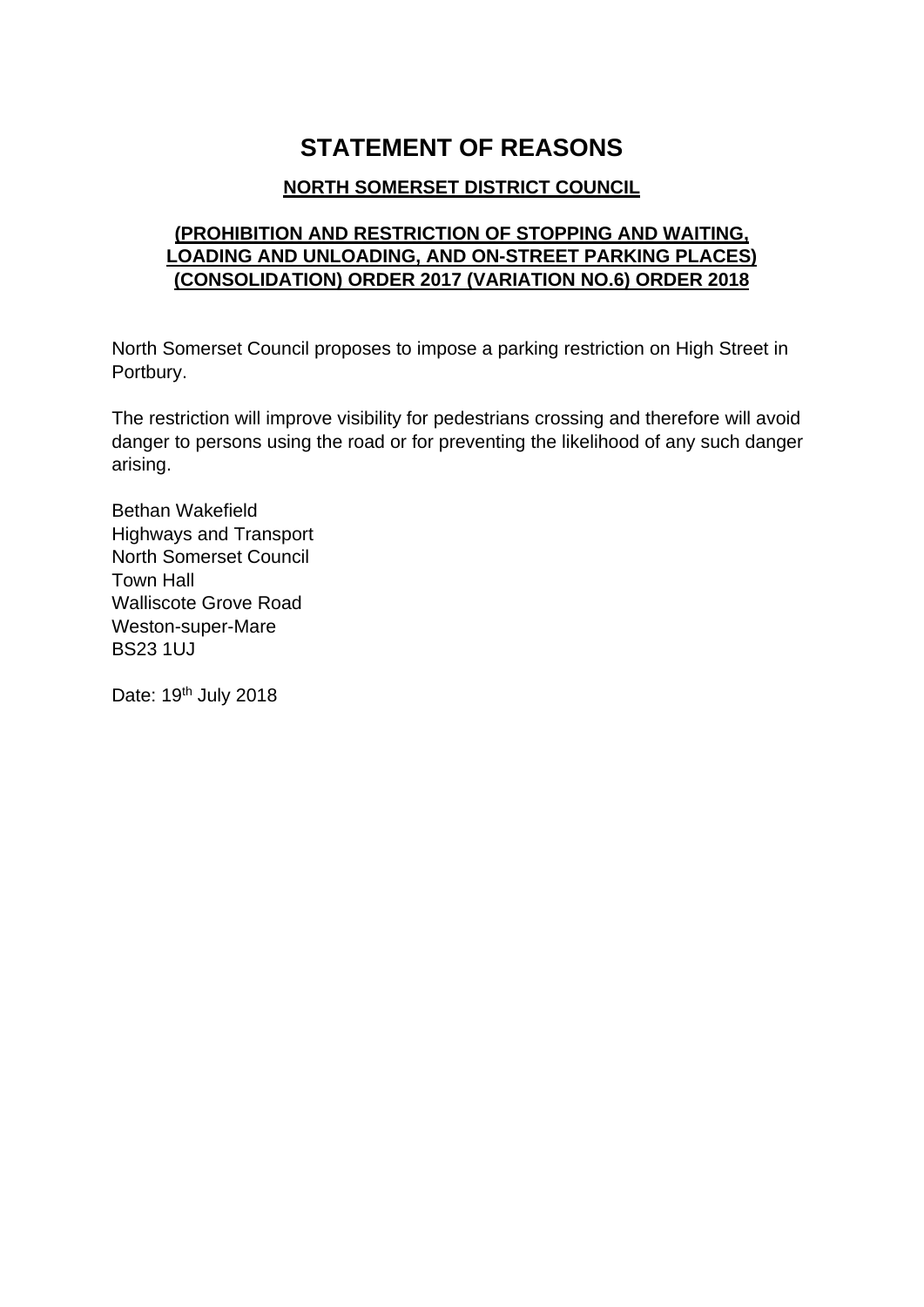| $\blacktriangleright$<br>$\breve{\circ}$                                                        |                                                          |                                    | <b>CB</b>      |
|-------------------------------------------------------------------------------------------------|----------------------------------------------------------|------------------------------------|----------------|
| $\circ$                                                                                         |                                                          | The Old                            |                |
|                                                                                                 |                                                          | Post Office                        | Four<br>Limes  |
|                                                                                                 |                                                          |                                    | Linden         |
|                                                                                                 |                                                          |                                    | Croft          |
| Higgins                                                                                         |                                                          |                                    |                |
| <b>Industrial</b>                                                                               |                                                          |                                    |                |
| $\overline{O}$<br><b>Units</b>                                                                  |                                                          | The Old<br>Barn                    |                |
|                                                                                                 |                                                          |                                    | Priory Cottage |
| <b>The Priory</b>                                                                               |                                                          |                                    |                |
| (remains of)                                                                                    |                                                          |                                    | The Old Priory |
|                                                                                                 |                                                          |                                    |                |
|                                                                                                 |                                                          |                                    |                |
|                                                                                                 |                                                          | $\mathbf{A}$                       |                |
|                                                                                                 |                                                          |                                    |                |
|                                                                                                 |                                                          |                                    |                |
|                                                                                                 |                                                          |                                    |                |
|                                                                                                 | $\lambda$                                                |                                    |                |
| <b>NORTH SOMERSET DISTRICT COUNCIL</b><br>(PROHIBITION AND RESTRICTION OF STOPPING AND WAITING, |                                                          | Key to Restriction Types Displayed |                |
| LOADING AND UNLOADING, AND ON-STREET PARKING PLACES)<br>(CONSOLIDATION) ORDER 2017              |                                                          | No waiting at any time             | $\mathbf{H}$   |
| orth                                                                                            | <b>Development &amp; Environment</b><br><b>Town Hall</b> |                                    |                |
| merset                                                                                          | <b>Walliscote Grove Road</b><br><b>Weston-super-Mare</b> |                                    |                |
| COUNCIL                                                                                         | <b>BS231UJ</b>                                           |                                    |                |

© Crow n copyright and database rights 2017 Ordnance Survey 100023397. You are not permitted to copy, sub-license, distribute or sell any of this data to third parties in any form. OS Licence No. 100023397.



| <b>Tile No</b>                         | Tile Ref: AA104 |
|----------------------------------------|-----------------|
| <b>DATE</b>                            | 03/04/2017      |
| <b>SHEET REVISION</b><br><b>JUMBER</b> | 1               |
| <b>SCALE</b>                           | 1:500           |
|                                        |                 |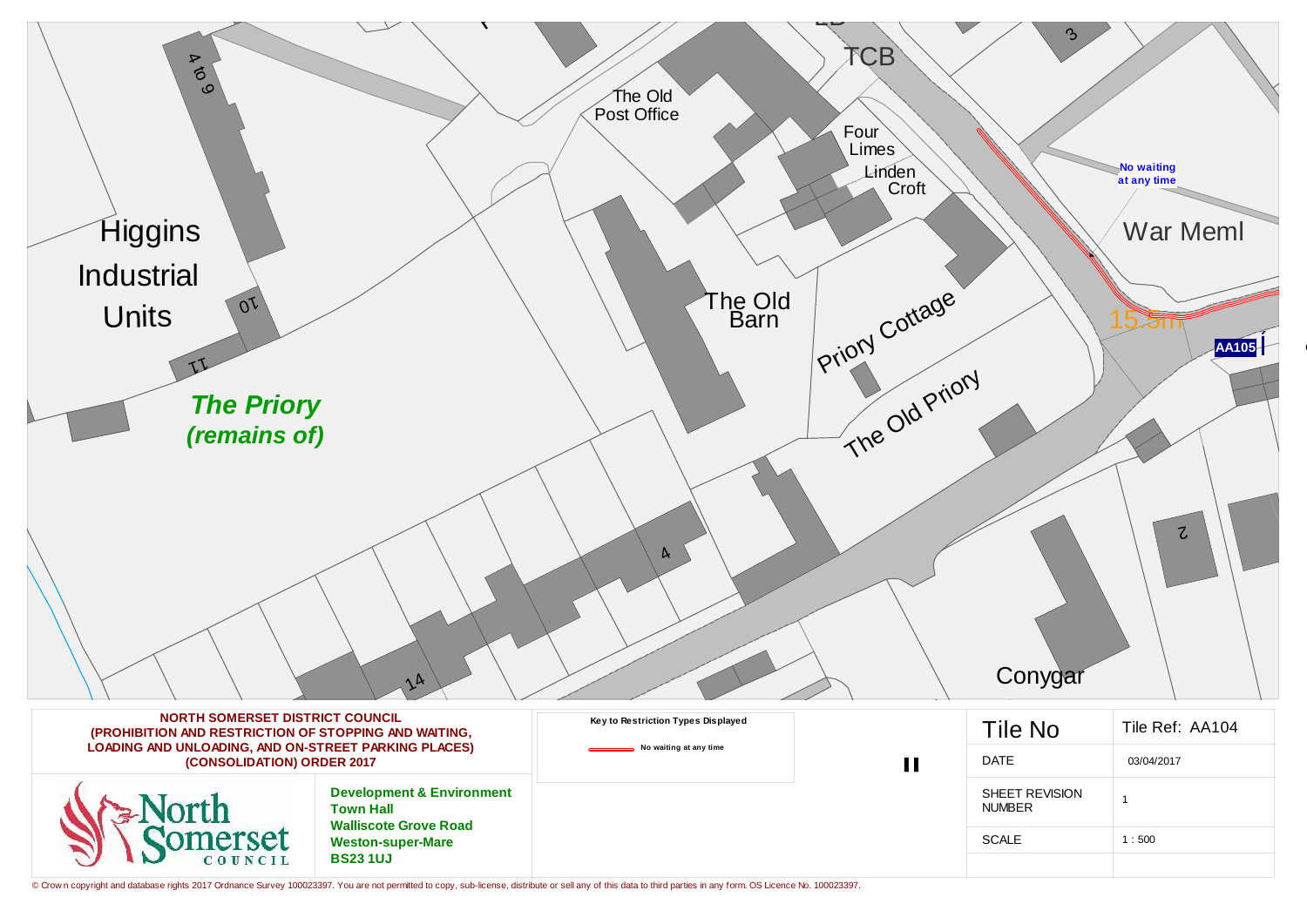

| ვ                               | <b>No waiting</b><br>at any time<br><b>War Meml</b> |
|---------------------------------|-----------------------------------------------------|
|                                 | <b>AA105 Ê</b><br>No waiting<br>at any time (p)     |
| Conygar                         |                                                     |
| <b>Tile No</b>                  | Tile Ref: AA104                                     |
| <b>DATE</b>                     |                                                     |
| SHEET REVISION<br><b>NUMBER</b> | <b>DRAFT</b>                                        |
| <b>SCALE</b>                    | 1:500                                               |
|                                 | DAAFD DEATDIATIALIA                                 |

# **PROPOSED RESTRICTIONS**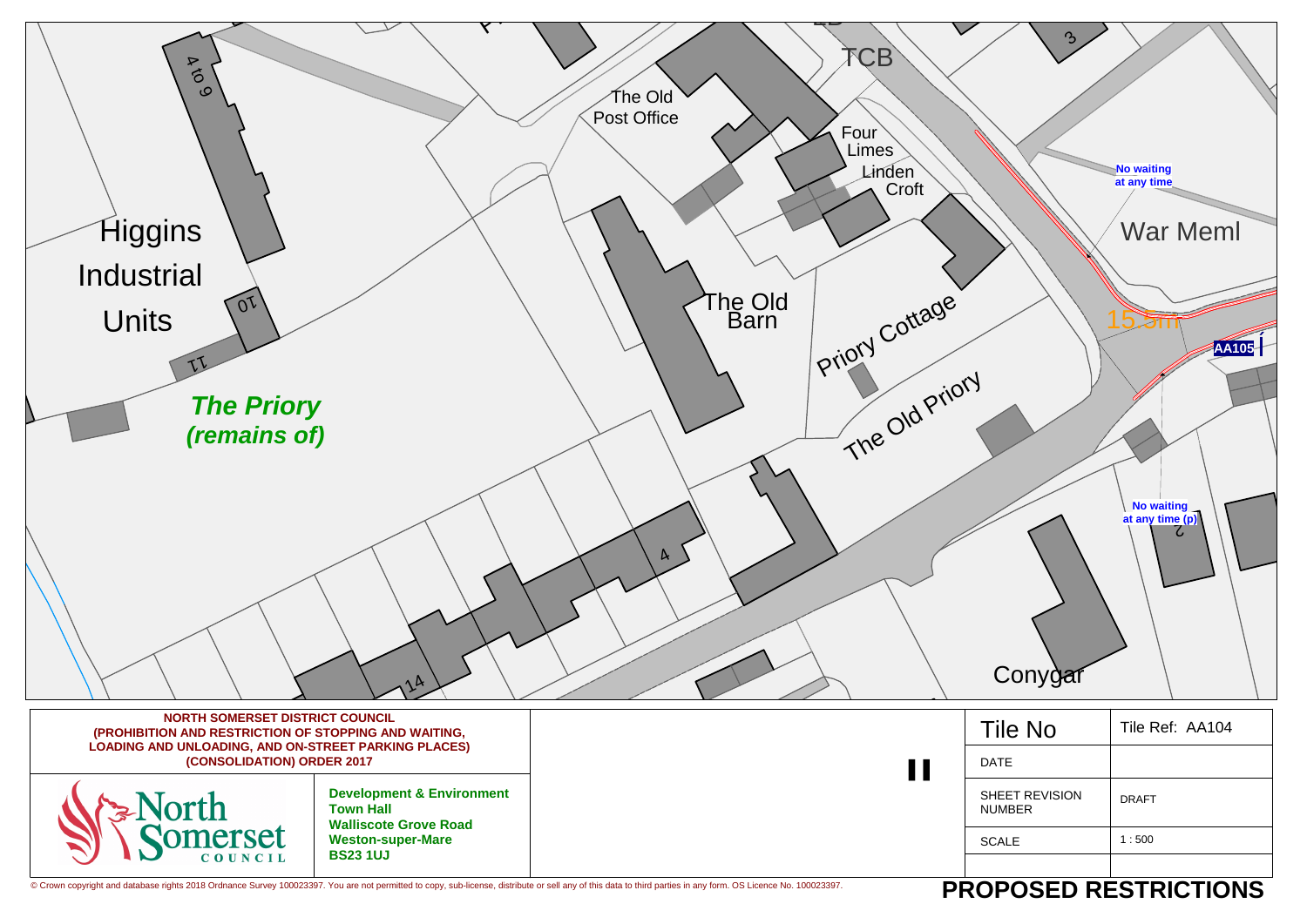

© Crow n copyright and database rights 2017 Ordnance Survey 100023397. You are not permitted to copy, sub-license, distribute or sell any of this data to third parties in any form. OS Licence No. 100023397.